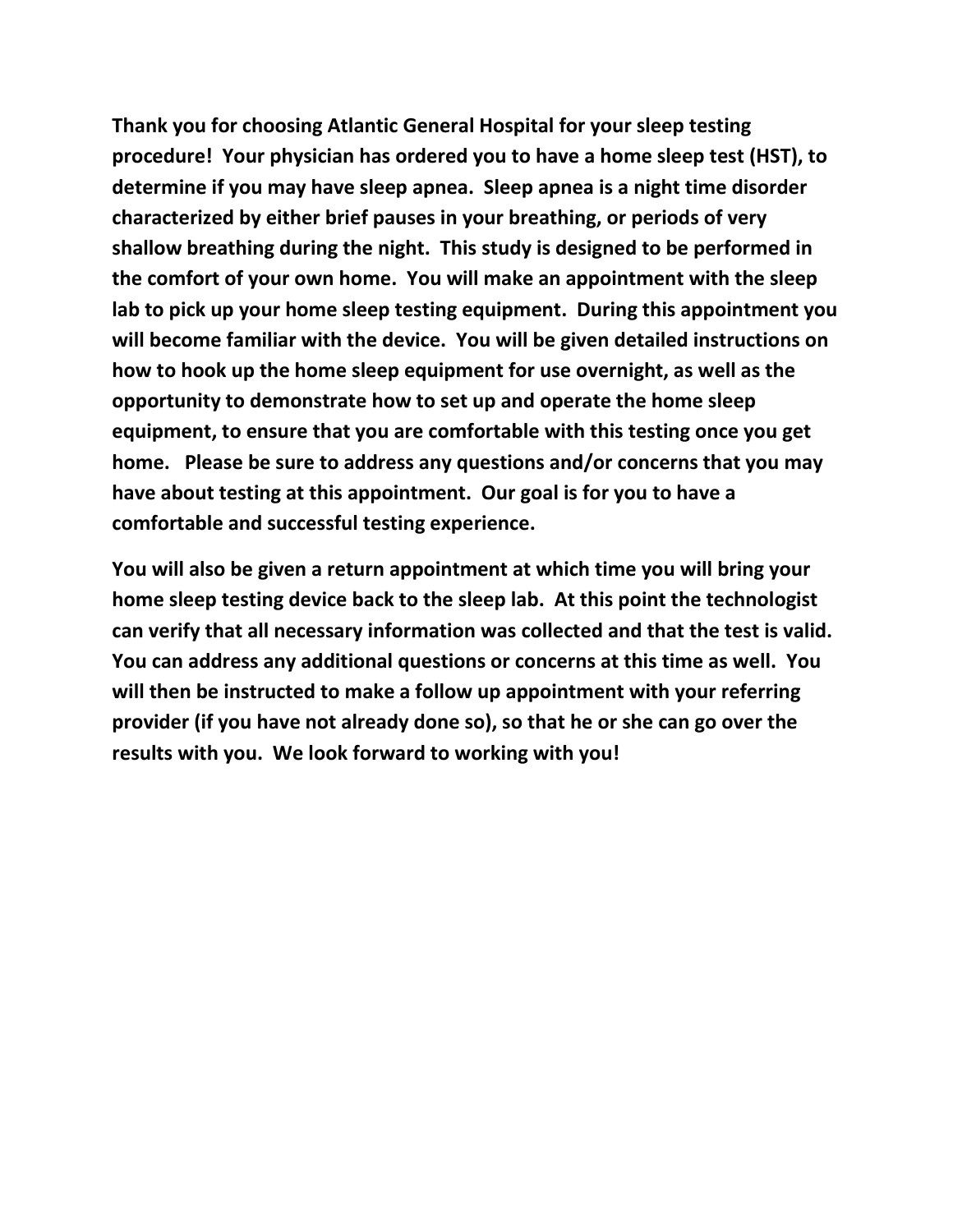### **Sleep History:**

*Please circle all that apply:*

| Daytime Sleepiness                                   | <b>Trouble Concentrating</b>                                                     | Doze while driving                 | <b>Memory Loss</b>    |
|------------------------------------------------------|----------------------------------------------------------------------------------|------------------------------------|-----------------------|
| Snoring                                              | Gasping                                                                          | Choking                            | <b>Restless Sleep</b> |
| Shortness of Breath                                  | Difficulty getting to sleep                                                      | <b>Teeth Grinding</b>              | Insomnia              |
| Irritable                                            | Anxiety                                                                          | Pain                               | Restless legs         |
| Vivid dreams                                         | Depressed                                                                        | <b>Mood Swings</b>                 | Sweating              |
| <b>Nightmares</b>                                    | Sleep Talking                                                                    | Sleep Walking                      | <b>Yelling Out</b>    |
| Morning confusion                                    | Difficulty staying awake                                                         | Feel tired/exhausted               | Morning headaches     |
| Morning sore throat/dry<br>mouth                     | Morning feeling of<br>paralysis of arms/legs                                     | Family history of sleep<br>apnea   |                       |
| Frequent urination at<br>night?<br>(how often? ___ ) | Periods of waking up                                                             | Nap during day<br>How long? $\_\_$ |                       |
| Normal sleep position? Side Back                     | Stomach                                                                          |                                    |                       |
|                                                      |                                                                                  |                                    |                       |
| Shift Work: YES                                      | NO <sub>cco</sub>                                                                | If YES what are your hours?        |                       |
|                                                      | Have you been diagnosed with sleep apnea before? _______________________________ |                                    |                       |
|                                                      | If yes: When? ________________________________Where? ___________________________ |                                    |                       |
|                                                      |                                                                                  |                                    |                       |
|                                                      |                                                                                  |                                    |                       |
|                                                      | If you do not wear your CPAP at night please state why:                          |                                    |                       |
|                                                      | Please list all medications with dose, how often, reason:                        |                                    |                       |

\_\_\_\_\_\_\_\_\_\_\_\_\_\_\_\_\_\_\_\_\_\_\_\_\_\_\_\_\_\_\_\_\_\_\_\_\_\_\_\_\_\_\_\_\_\_\_\_\_\_\_\_\_\_\_\_\_\_\_\_\_\_\_\_\_\_\_\_\_\_\_\_\_\_\_\_\_\_\_\_\_\_\_\_\_

\_\_\_\_\_\_\_\_\_\_\_\_\_\_\_\_\_\_\_\_\_\_\_\_\_\_\_\_\_\_\_\_\_\_\_\_\_\_\_\_\_\_\_\_\_\_\_\_\_\_\_\_\_\_\_\_\_\_\_\_\_\_\_\_\_\_\_\_\_\_\_\_\_\_\_\_\_\_\_\_\_\_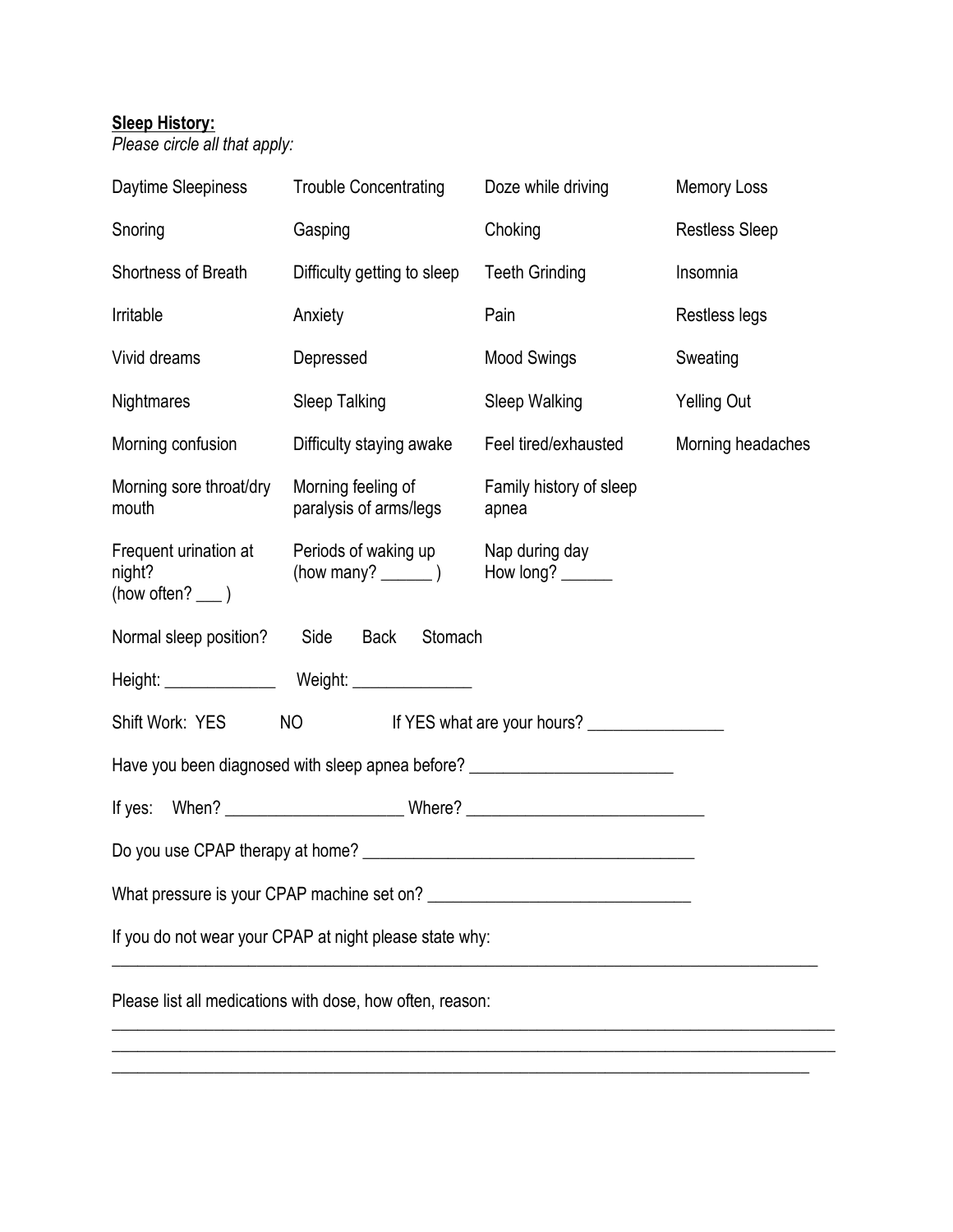## **How likely are you to doze off or fall asleep in the following situations?**

Use the following scale to choose the most appropriate number for each situation. Circle the appropriate answer:

|                                             | Never          | Slight | Moderate       | High   |
|---------------------------------------------|----------------|--------|----------------|--------|
|                                             |                | Chance | Chance         | Chance |
| Sitting and reading                         | 0              |        | 2              | 3      |
| Watching TV                                 | $\mathbf 0$    |        | $\overline{2}$ | 3      |
| Sitting, inactive in a public place         | $\overline{0}$ |        | $\overline{2}$ | 3      |
| Car passenger for one hour, no break        | 0              |        | $\overline{2}$ | 3      |
| Lying down to rest in the afternoon         | $\mathbf 0$    |        | $\overline{2}$ | 3      |
| Sitting and talking to someone              | $\mathbf{0}$   |        | $\overline{2}$ | 3      |
| Sitting quietly after lunch, no alcohol     | $\mathbf{0}$   |        | $\overline{2}$ | 3      |
| Driver stopped in traffic for a few minutes | $\mathbf{0}$   |        | $\overline{2}$ | 3      |

A score of 10 or higher indicates a possible sleeping disorder. If your score was 10 or higher, please see your physician about scheduling a sleep study for further evaluation.

*Name: Score:*

|                  | <b>DIAGNOSTIC SLEEP</b><br><b>DISORDERS CENTER</b> |  |
|------------------|----------------------------------------------------|--|
| GENERAL HOSPITAL | <b>Epworth Sleepiness Scale</b>                    |  |
| care.givers      |                                                    |  |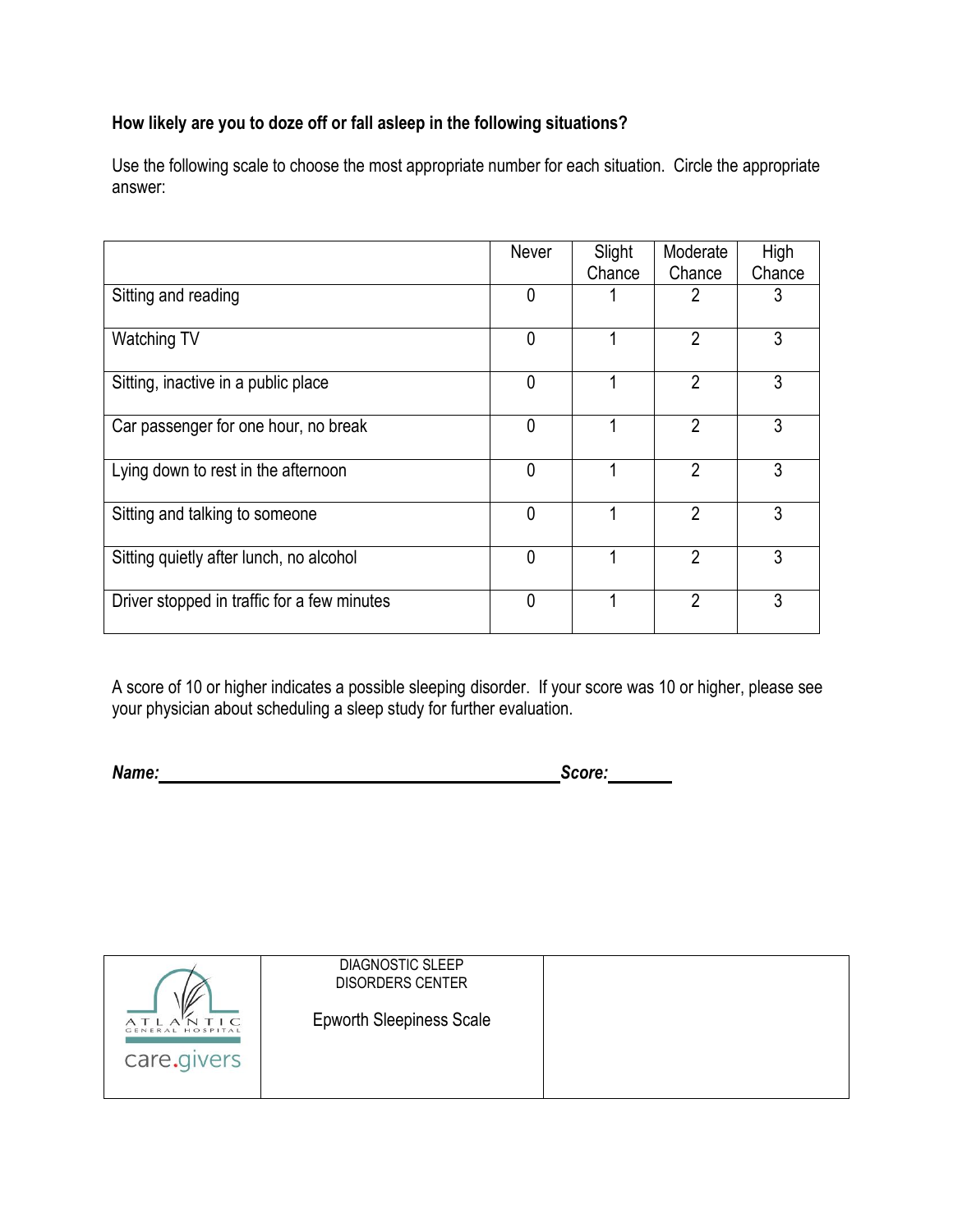#### **Your home sleep testing package should come with the following equipment:**

**\_\_ 1 NOX – T3 device**

- **\_\_ 1 nasal cannula**
- **\_\_ 2 RIP belts (1 chest and 1 abdomen)**

#### **\_\_ 1 Bluetooth oximeter**

The device is designed to be worn over your night clothes. Follow these steps to set your equipment up.

- Use the clips to attach the device to your shirt or pajama top at armpit height in the center of your chest. A shorter wire should hang down from the device.
- Upper and lower belts will already be attached to one side of the monitor
- Wrap top belt around the back and bring to the front of your chest securing it to the other side of the device
- Wrap lower belt around the back and bring to the front of the abdomen securing it to the lower attachments
- Remove Long lasso shaped tubing (cannula) making sure prongs are curved down and towards the back of your throat
- Place one prong in each nostril and tubing over and around each ear. Slide fastener underneath your chin to make the cannula tight enough to stay on, but not so tight that it is uncomfortable.
- Insert other end of cannula into top hole nox T3 device should be able to wiggle it and not detach
- Place watch like mechanism on the wrist of your non-dominant hand and secure it in place using Velcro strap, again tight enough to stabilize it but not so tight that it is uncomfortable.
- Place probe over index finger of the same hand making sure that you finger is inside the probe and that the tip of your finger is not sticking out the top. Make sure one of the squares on the probe is directly above your finger nail by pressing down on the square.

Your unit will automatically start at \_\_\_\_\_\_\_\_\_\_\_\_\_\_\_\_.

Once the recording has started you will see the green light to verify that the unit is on. Please state your name, date of birth and today's date for validity.

Relax and enjoy your night. Please feel free to sleep in any position and move normally throughout the night. The goal of this study is to get a snapshot that is as close to your normal night sleep as possible.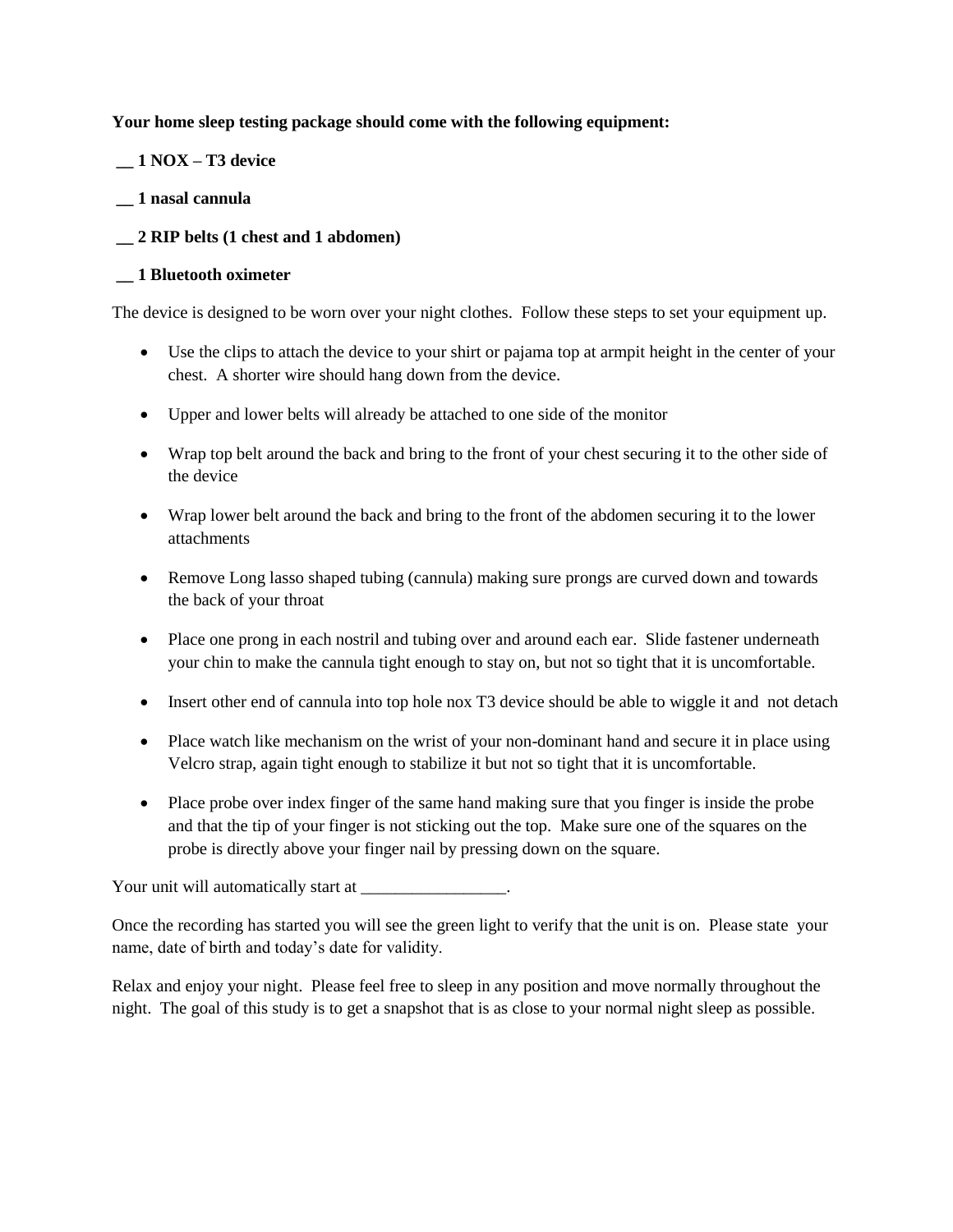Your unit is set to automatically cease recording at \_\_\_\_\_\_\_\_\_\_\_\_\_\_\_\_. If you sleep longer than that it is okay. Once you wake up in the morning, you may disconnect the equipment and put it back in the carrying case.

Your return appointment is scheduled for \_\_\_\_\_\_\_\_\_\_\_\_\_\_\_\_\_\_\_\_\_\_\_\_\_\_\_\_\_\_\_\_\_\_. Please remember to bring the device back with you. This is not an appointment for results. You will need to make an appointment with your referring physician \_\_\_\_\_\_\_\_\_\_\_\_\_\_\_\_\_\_\_\_\_\_\_\_\_\_\_\_\_\_\_\_\_\_ in approximately 2 weeks for them to go over the results with you. We look forward to seeing you!

Your signature below verifies that you have been made aware that the HST equipment must be returned to the AGH sleep lab no later than \_\_\_\_\_\_\_\_\_\_\_\_\_\_\_\_\_\_\_\_\_. Failure to do so may result in you being held financially responsible for any and all costs associated with replacing equipment.

| $\triangle$ | (Patient or Patient representative) |
|-------------|-------------------------------------|
|             | (AGH Technologist – witness)        |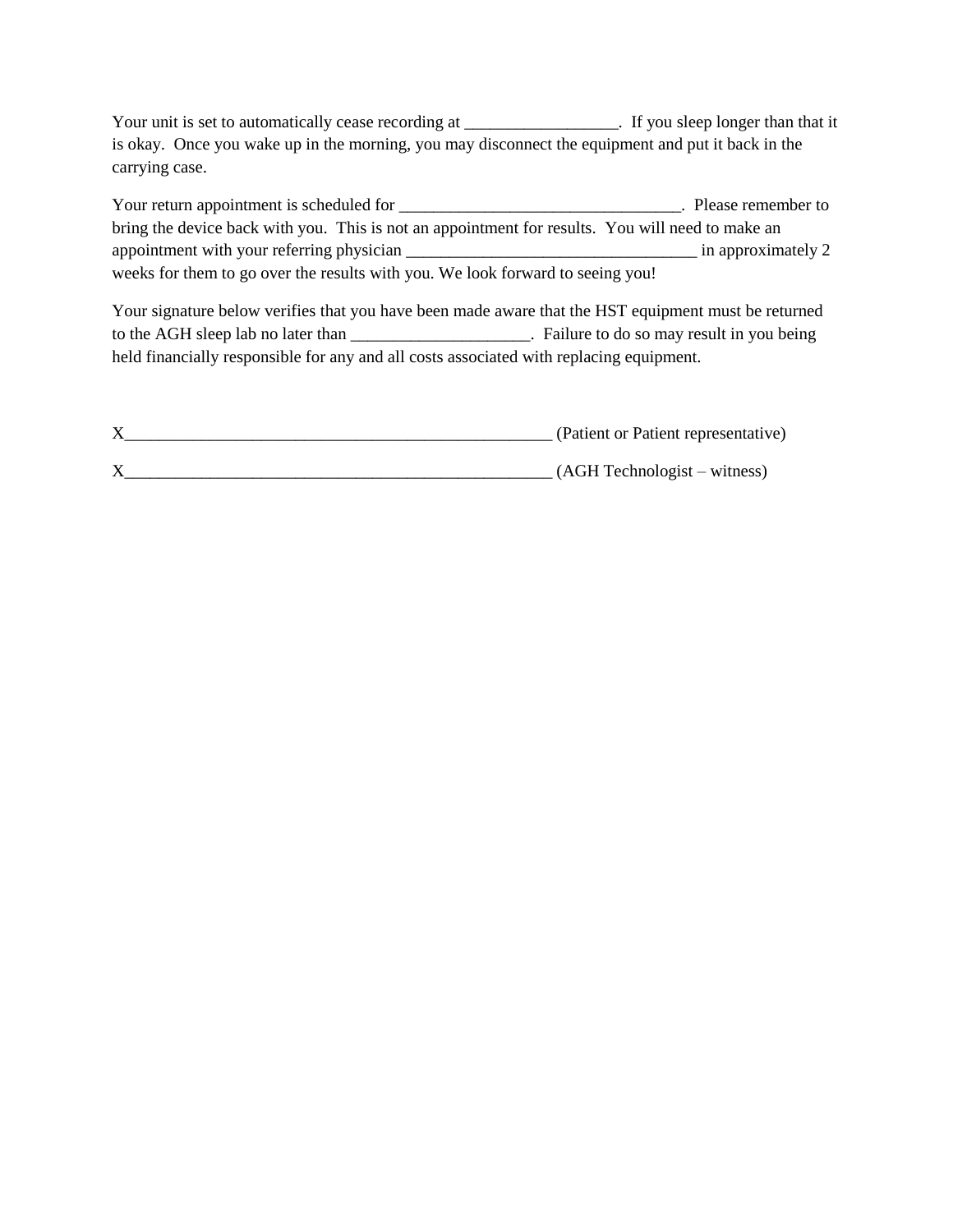| Pt was given hook up instructions verbally and in writing ______________________                                                                                          |  |  |  |
|---------------------------------------------------------------------------------------------------------------------------------------------------------------------------|--|--|--|
| <b>Additional</b>                                                                                                                                                         |  |  |  |
|                                                                                                                                                                           |  |  |  |
|                                                                                                                                                                           |  |  |  |
|                                                                                                                                                                           |  |  |  |
| <b>DIAGNOSTIC SLEEP</b><br><b>DISORDERS CENTER</b><br>$\overline{\phantom{0}}$<br>GENERAL HOSPITA<br><b>TECHNICAL SUMMARY HOME SLEEP</b><br>care.givers<br><b>TESTING</b> |  |  |  |